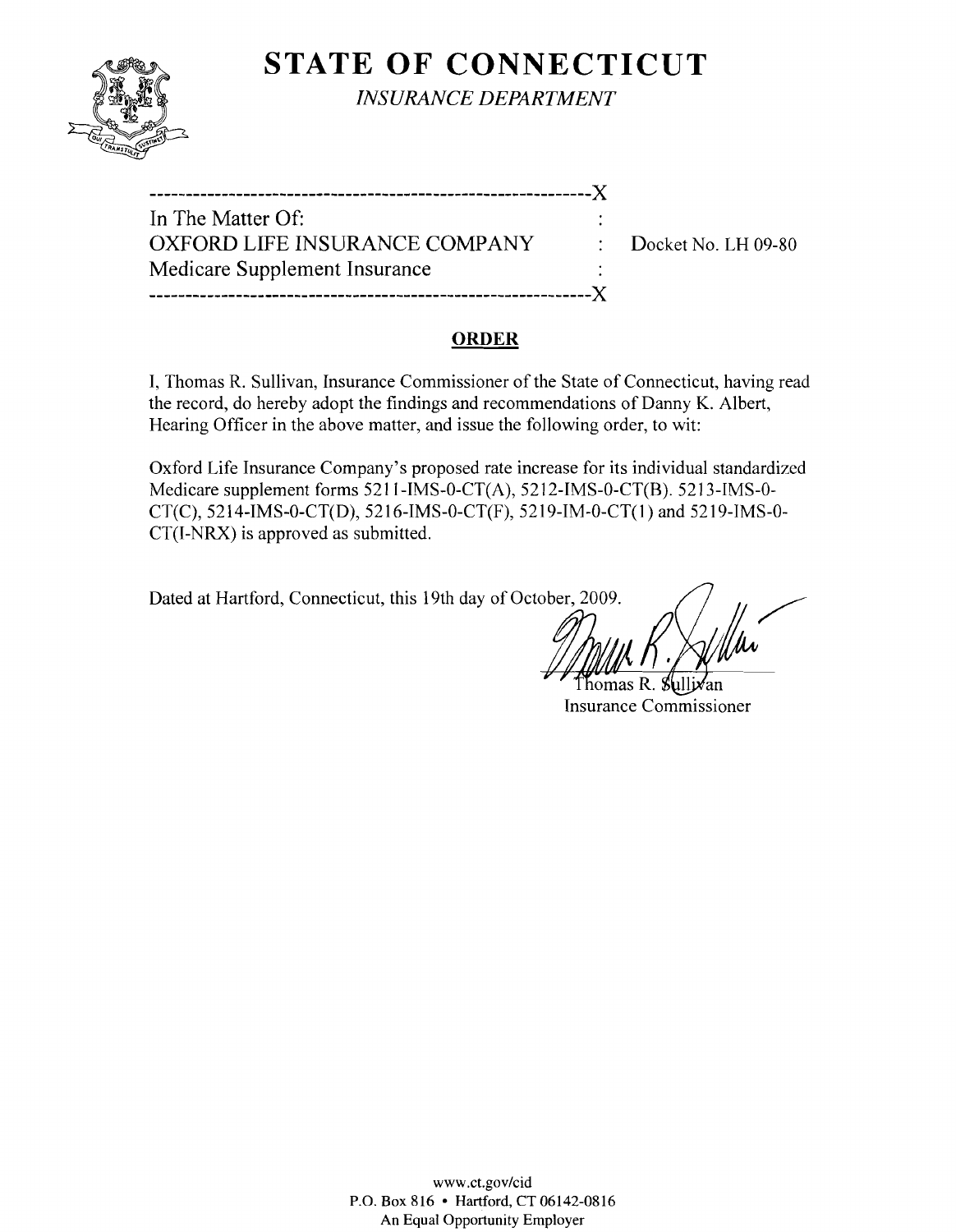# **STATE OF CONNECTICUT**



*INSURANCE DEPARTMENT* 

-------------------------------------------------------------)( In The Matter Of: OXFORD LIFE INSURANCE COMPANY : Docket No. LH 09-80 Medicare Supplement Insurance -------------------------------------------------------------)(

## **PROPOSED FINAL DECISION**

## **1. INTRODUCTION**

The Insurance Commissioner of the State of Connecticut is empowered to review rates charged for individual and group Medicare supplement policies sold to any resident of this State who is eligible for Medicare. This regulatory authority is carried out in accordance with statutes found in Chapter 700c of the Connecticut General Statutes.

After due notice, a public hearing was held at the Insurance Department in Hartford on October 7,2009 to consider whether or not the rate filing by Oxford Life Insurance Company on its Medicare supplement business should be approved.

No members of the public attended the hearing.

No company representatives were in attendance.

The hearing was conducted in accordance with the requirements of Section 38a-474, Connecticut General Statutes, the Uniform Administrative Procedures Act, Chapter 54 of the Connecticut General Statutes, and the Insurance Department Rules of Practice, Section 38a-8-1 et seq. of the Regulations of Connecticut State Agencies.

### Background

A Medicare supplement (or Medigap) policy is a private health insurance policy sold on an individual or group basis which provides benefits that are additional to the benefits provided by Medicare. For many years Medicare supplement policies have been highly regulated under both state and federal law to protect the interests of persons eligible for Medicare who depend on these policies to provide additional coverage for the costs of health care.

Effective December 1, 2005, Connecticut amended its program of standardized Medicare supplement policies in accordance with Section 38a-495a of the Connecticut General Statutes, and Sections 38a-495a-1 through 38a-495a-21 of the Regulations of Connecticut Agencies. This program, which conforms to federal requirements, provides that all insurers offering Medicare supplement policies for sale in the state must offer the basic "core" package of benefits known as Plan A. Insurers may also offer anyone or more of eleven other plans (Plans B through L).

> www.ct.gov/cid P.O. Box 816 • Hartford, CT 06142-0816 An Equal Opportunity Employer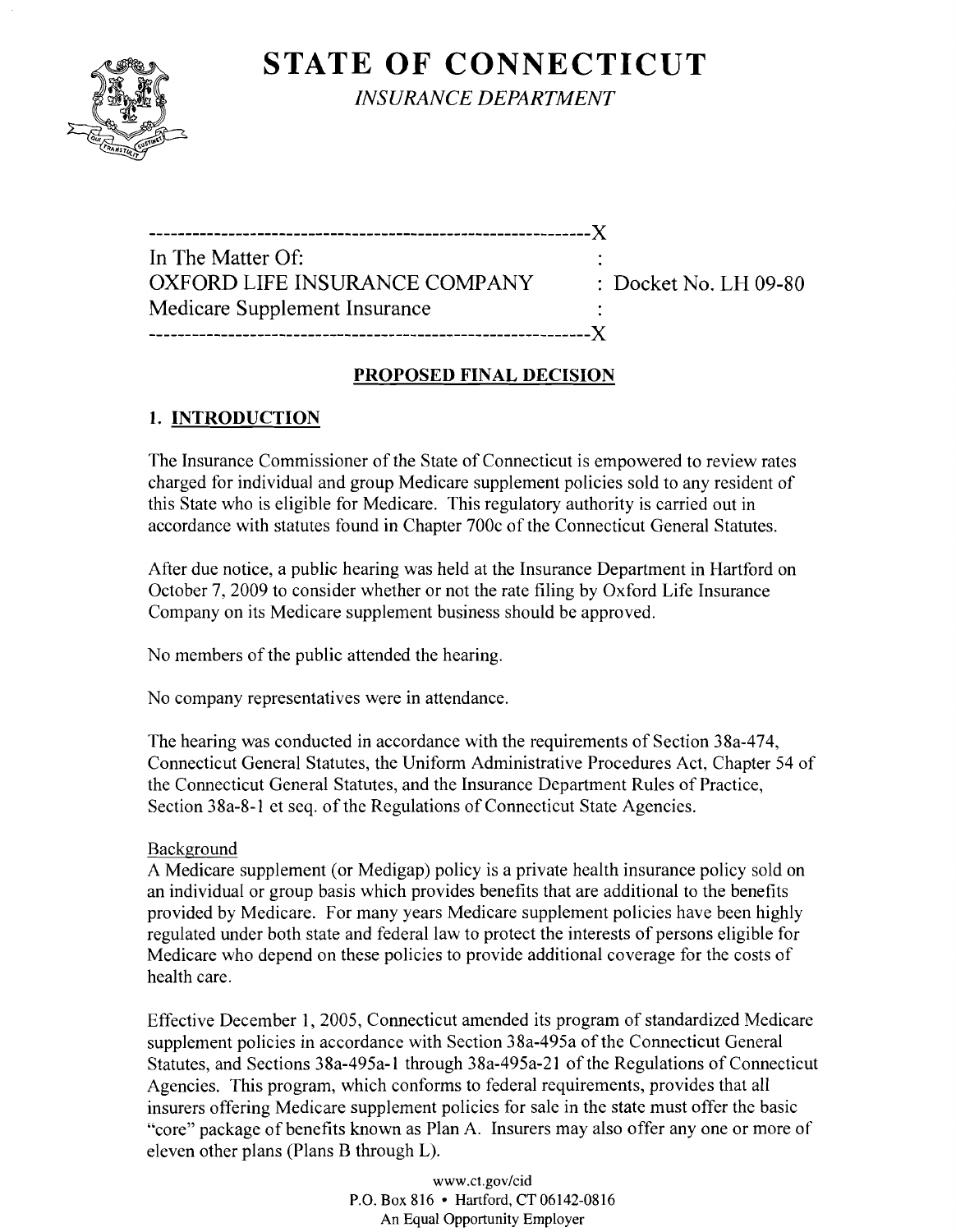Effective January 1,2006, in accordance with Section 38a-495c of the Connecticut General Statutes (as amended by Public Act 05-20) premiums for all Medicare supplement policies in the state must use community rating. Rates for Plans A through L must be computed without regard to age, gender, previous claims history or the medical condition of any person covered by a Medicare supplement policy or certificate.

The statute provides that coverage under Plan A through L may not be denied on the basis of age, gender, previous claims history or the medical condition of any covered person. Insurers may exclude benefits for losses incurred within six months from the effective date of coverage based on a pre-existing condition.

Effective October 1, 1998, carriers that offer Plan B or Plan C must make these plans as well as Plan A, available to all persons eligible for Medicare by reason of disability.

Insurers must also make the necessary arrangements to receive notice of all claims paid by Medicare for their insureds so that supplemental benefits can be computed and paid without requiring insureds to file claim forms for such benefits. This process of direct notice and automatic claims payment is commonly referred to as "piggybacking" or "crossover".

Sections 38a-495 and 38a-522 of the Connecticut General Statutes and Section 38a-495a-10 ofthe Regulations of Connecticut Agencies, states that individual and group Medicare supplement policies must have anticipated loss ratios of 65% and 75%, respectively. Under Sections 38a-495-7 and 38a-495a-10 of the Regulations of Connecticut Agencies, filings for rate increases must demonstrate that actual and expected losses in relation to premiums meet these standards, and anticipated loss ratios for the entire future period for which the requested premiums are calculated to provide coverage must be expected to equal or exceed the appropriate loss ratio standard.

Section 38a-473 of the Connecticut General Statutes provides that no insurer may incorporate in its rates for Medicare supplement policies factors for expenses that exceed 150% of the average expense ratio for that insurer's entire written premium for all lines of health insurance for the previous calendar year.

### II. **FINDING OF FACT**

After reviewing the exhibits entered into the record of this proceeding, and utilizing the experience, technical competence and specialized knowledge of the Insurance Department, the undersigned makes the following findings of fact:

1. Oxford Life Insurance Company has requested the following rate increases on its individual standardized Medicare supplement policy forms 5211-IMS-O-CT (A), 5212-IMS-O-CT (B), 5213-IMS-O-CT (C), 5214-IMS-O-CT (D), 5216-IMS-O-CT (F) and 5219-IMS-O-CT (I):

|      | Proposed      |
|------|---------------|
| Plan | Rate Increase |
| А    | $8.0\%$       |
| B    | $8.0\%$       |
| C    | $8.0\%$       |
| D    | $8.0\%$       |
| R    | 8.0%          |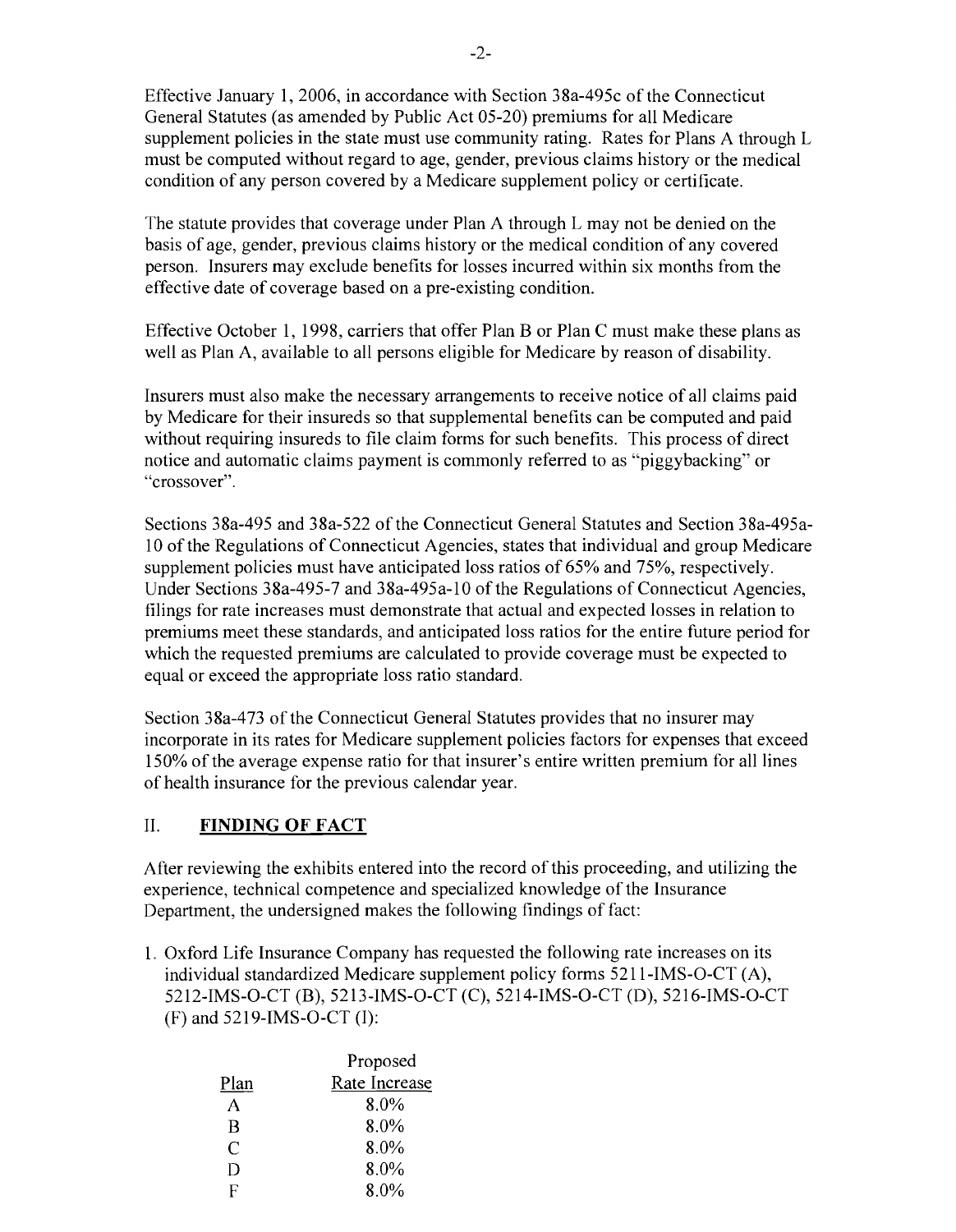|       | $8.0\%$ |
|-------|---------|
| I-NRX | $8.0\%$ |

- 2. As of 6/30/09, there were 140 policies in-force nationwide and 6 in Connecticut.
- 3. Most recent rate increase of 8.0% was implemented  $2/1/09$ .
- 4. This is a closed block of business.
- 5. The proposed rates are expected to satisfy the Connecticut statutory loss ratio of 65% required of individual Medicare supplement forms.
- 6. Oxford Life Insurance Company has certified that their expense factors are in compliance with section 38a-473, C.G.S.
- 7. Oxford Life Insurance Company has conformed to subsection (e) of section 38a-495c, C.G.S. regarding the automatic claims processing requirement.
- 8. The 2008 and 2009 (through June) loss ratios, as well as inception-to-date loss ratios, on a nationwide basis, for each Plan is as follows:

| Plan          | 2008   | 2009   | Inception |
|---------------|--------|--------|-----------|
| A             | 120.2% | 142.0% | 117.9%    |
| В             | 146.0% | 63.6%  | 63.8%     |
| $\mathcal{C}$ | 62.3%  | 96.5%  | 94.4%     |
| D             | 27.2%  | 80.2%  | 56.6%     |
| F             | 65.2%  | 57.9%  | 64.4%     |
| Ĭ             | 34.7%  | 46.5%  | 78.8%     |
| I-NRX         | 84.1%  | 106.6% | 73.9%     |
| Total         | 66.8%  | 78.1%  | 78.8%     |

9. The 2008 and 2009 (through June) loss ratio as well as the inception-to-date loss ratio in Connecticut, for each Plan is as follows:

| Plan          | 2008   | 2009   | Inception |
|---------------|--------|--------|-----------|
| A             | 164.8% | 122.4% | 215.5%    |
| B             | n/a    | n/a    | 310.5%    |
| $\mathcal{C}$ | 105.5% | 120.3% | 223.7%    |
| D             | n/a    | n/a    | 128.9%    |
| F             | 222.2% | 246.2% | 241.6%    |
|               | n/a    | n/a    | 20.5%     |
| I-NRX         | n/a    | n/a    | 2.4%      |
| Total         | 137.0% | 138.8% | 218.9%    |

10. Oxford Life Insurance Company's 2009 Medicare supplement rate filing proposal is in compliance with the requirements of regulation 38a-474 as it applies to the contents of the rate submission as well as the actuarial memorandum.